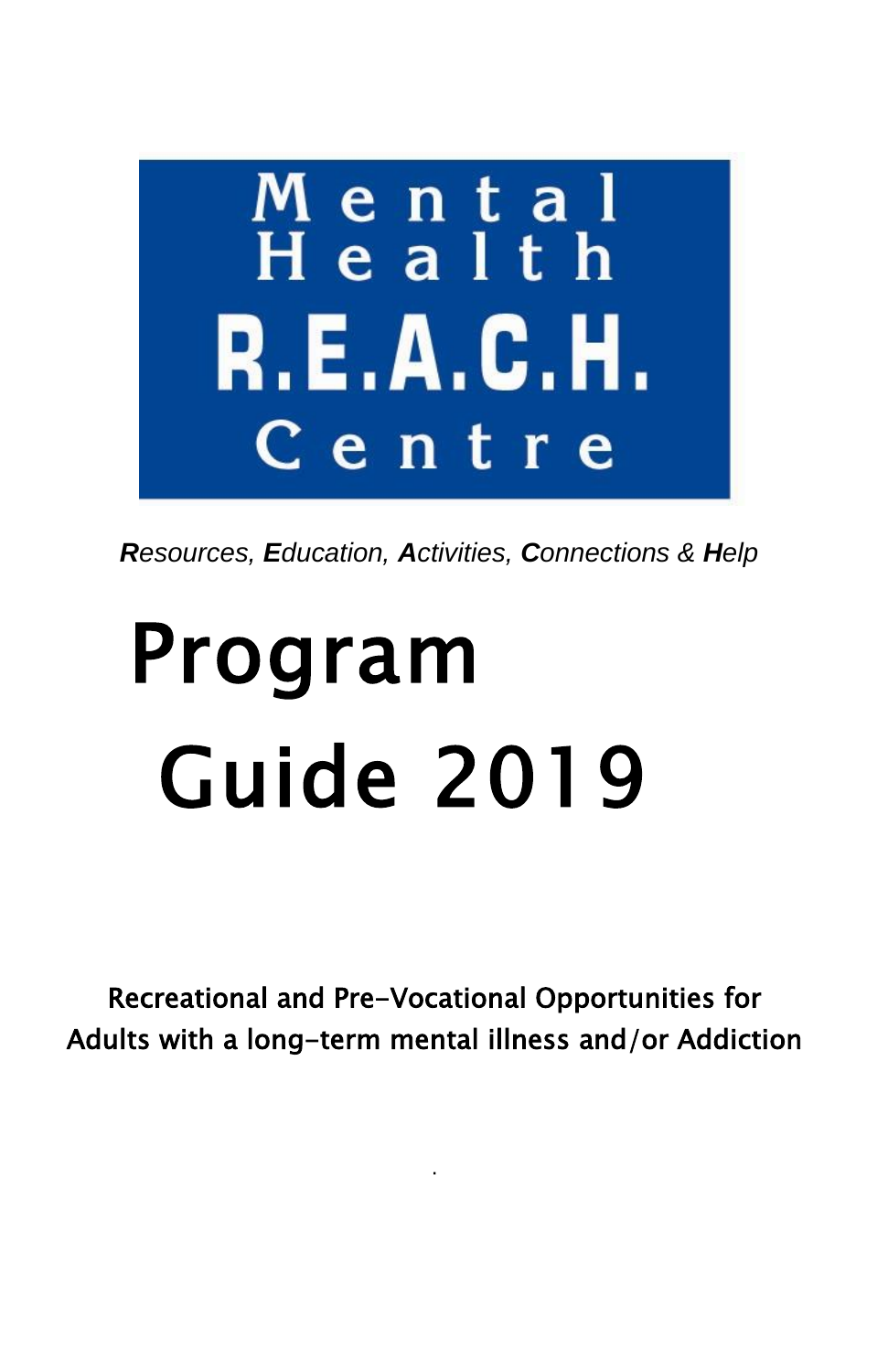The Mental Health REACH Centre is a social, recreational & pre-vocational program for adults (age 18+) who have a diagnosed mental illness and/ or Addiction.

## Programs in the REACH Activity Room:

Bingo, Knitting, Crafts, Card games, Drop-in for coffee and a chat, Art classes, Puzzles.

Meet at the Activity Room for these outings: (examples) bowling, seasonal trips, walking group, shopping.

## Programs in the REACH Learning Centre:

Cooking, sewing, woodworking, rug hooking, computers, gardening, reception, knitting, crocheting and other courses as staff, weather and resources permit.

#### **What to expect at the REACH Centre**:

- Respect
- Meaningful Activities
- Meeting people with similar experiences
- Opportunities to learn new skills and have fun
- New experiences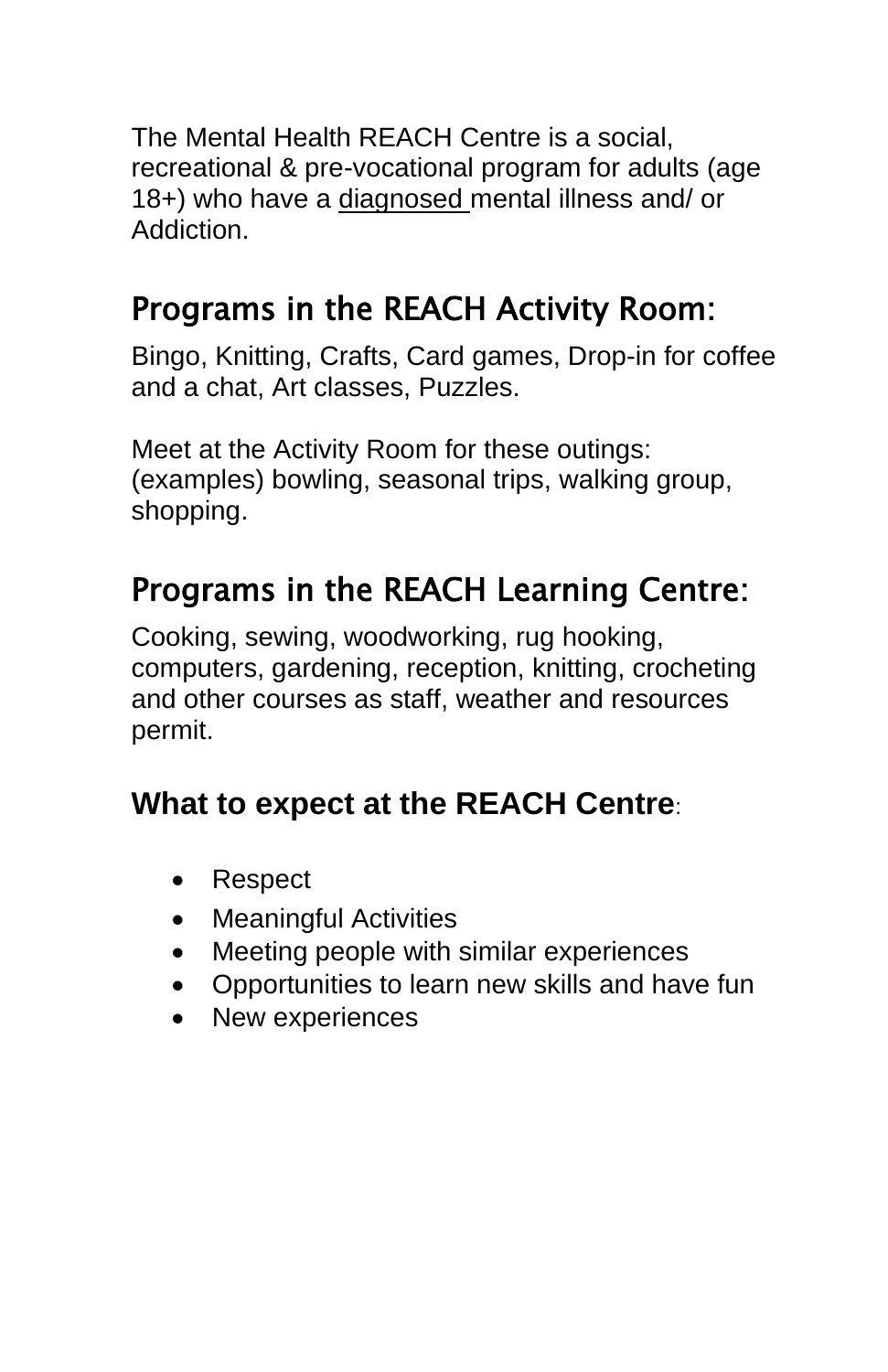#### **To get involved at the REACH Centre:**

- Staff will provide you with an application to become a member – this is free.
- Once you are a member you can sign up for classes or activities.
- **Calendars** are available at the REACH Centre that list upcoming events. Please feel free to call us for information if you cannot get in to the Centre to pick up a calendar or visit.
- Is there an activity you would like to see happen at the Centre – let us know!
- Volunteers from within the REACH membership or from the community are always welcome. If you would like to help out with existing programs or start a new one, let the REACH staff know.

We have **two locations** within the Victoria Health Centre Building: The Learning Centre on the 1<sup>st</sup> floor where the classes are held and the staff offices are located. The other location is the Activity Room which is on the ground floor and hosts our social and recreational programs.

There are programs running in our two outreach communities of Harvey and Mill Cove. Contact our Fredericton centre for details.